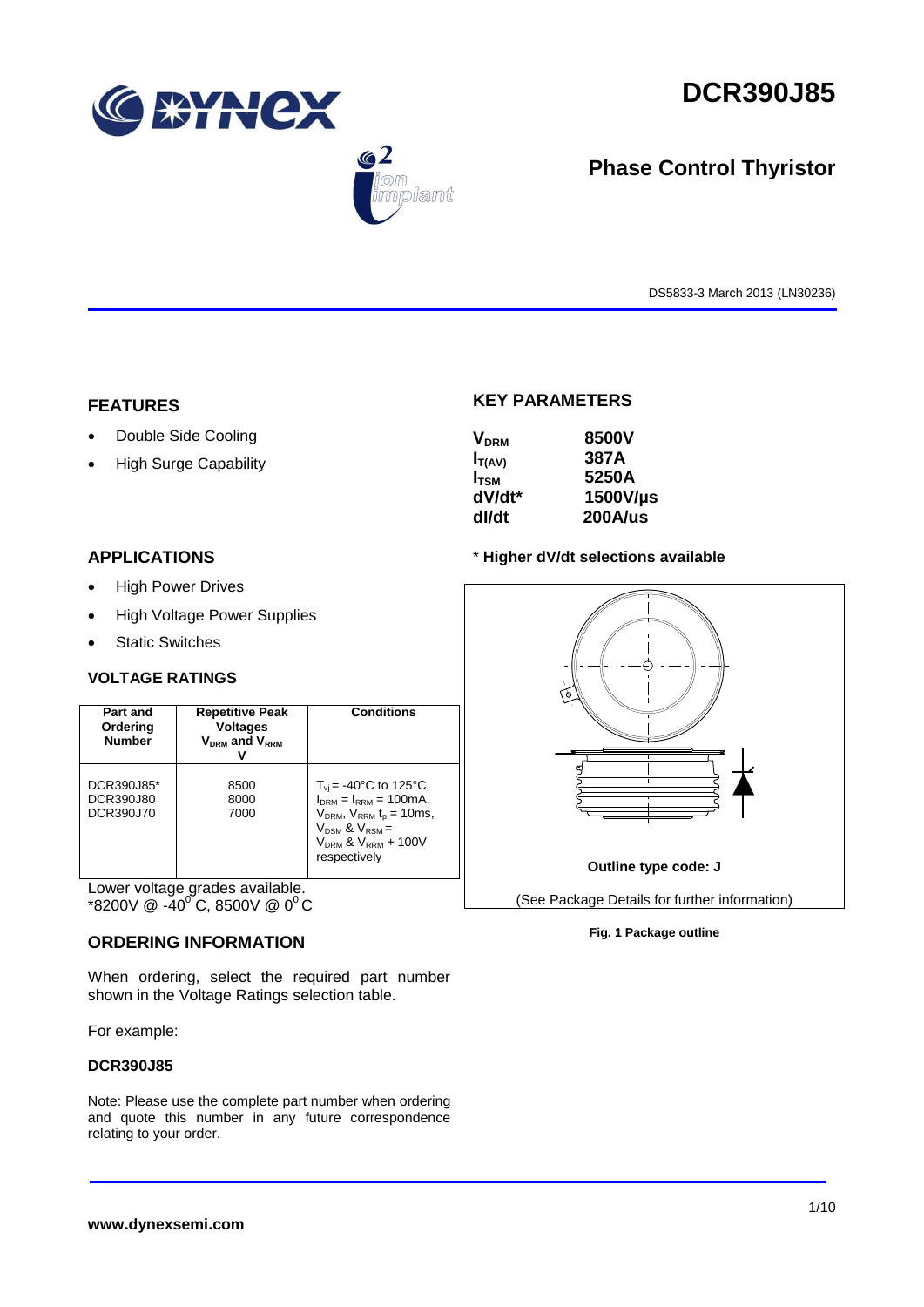



 $\bullet^2$ 

# **CURRENT RATINGS**

**Tcase = 60°C unless stated otherwise**

| Symbol                    | <b>Parameter</b>                     | <b>Test Conditions</b>   | Max. | <b>Units</b> |
|---------------------------|--------------------------------------|--------------------------|------|--------------|
| <b>Double Side Cooled</b> |                                      |                          |      |              |
| $I_{T(AV)}$               | Mean on-state current                | Half wave resistive load | 387  | A            |
| I <sub>T(RMS)</sub>       | <b>RMS</b> value                     | $\overline{\phantom{0}}$ | 608  | A            |
| $I_T$                     | Continuous (direct) on-state current | $\overline{\phantom{0}}$ | 583  | А            |

## **SURGE RATINGS**

| Symbol       | <b>Parameter</b>                        | <b>Test Conditions</b>                            | Max.  | Units             |
|--------------|-----------------------------------------|---------------------------------------------------|-------|-------------------|
| <b>I</b> TSM | Surge (non-repetitive) on-state current | 10ms half sine, $T_{\text{case}} = 125^{\circ}$ C | 5.25  | kA                |
| $I^2t$       | $I2t$ for fusing                        | $V_R = 0$                                         | 0.138 | MA <sup>2</sup> s |

## **THERMAL AND MECHANICAL RATINGS**

| Symbol           | <b>Parameter</b>                      | <b>Test Conditions</b>    |             | Min.                     | Max.   | <b>Units</b> |
|------------------|---------------------------------------|---------------------------|-------------|--------------------------|--------|--------------|
| $R_{th(j-c)}$    | Thermal resistance – junction to case | Double side cooled        | DC          |                          | 0.0379 | °C/W         |
|                  |                                       | Single side cooled        | Anode DC    |                          | 0.0745 | °C/W         |
|                  |                                       |                           | Cathode DC  | $\overline{\phantom{a}}$ | 0.0797 | °C/W         |
| $R_{th(c-h)}$    | Thermal resistance – case to heatsink | Clamping force 11.5kN     | Double side | $\blacksquare$           | 0.0072 | °C/W         |
|                  |                                       | (with mounting compound)  | Single side |                          | .0144  | °C/W         |
| $T_{\rm vj}$     | Virtual junction temperature          | <b>Blocking VDRM/VRRM</b> |             |                          | 125    | °C           |
| $T_{\text{stg}}$ | Storage temperature range             |                           |             | $-55$                    | 125    | °C           |
| $F_m$            | Clamping force                        |                           |             | 10                       | 13     | kN           |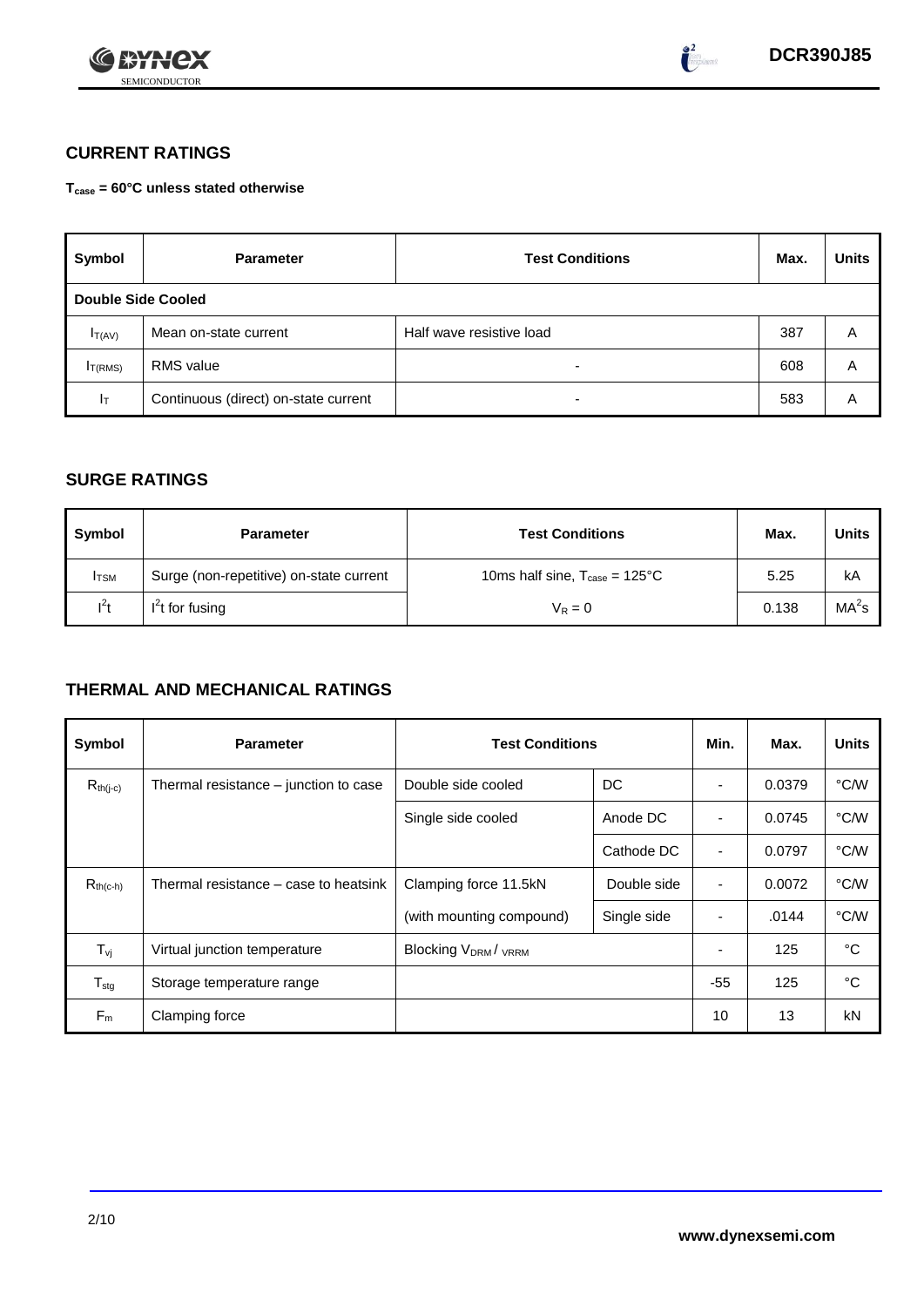



 $\frac{2}{\log\left(1-\frac{1}{2}\right)}$ 

# **DYNAMIC CHARACTERISTICS**

| Symbol            | <b>Parameter</b>                              | <b>Test Conditions</b>                                                                          |                 | Min.                         | Max.   | <b>Units</b> |
|-------------------|-----------------------------------------------|-------------------------------------------------------------------------------------------------|-----------------|------------------------------|--------|--------------|
| <b>IRRM</b> /IDRM | Peak reverse and off-state current            | At $V_{RRM}/V_{DRM}$ , $T_{case} = 125^{\circ}C$                                                |                 | $\overline{\phantom{a}}$     | 100    | mA           |
| dV/dt             | Max. linear rate of rise of off-state voltage | To 67% $V_{DRM}$ , T <sub>i</sub> = 125°C, gate open                                            |                 | $\blacksquare$               | 1500   | $V/\mu s$    |
| dl/dt             | Rate of rise of on-state current              | From 67% $V_{DRM}$ to 2x $I_{T(AV)}$                                                            | Repetitive 50Hz | $\overline{\phantom{a}}$     | 100    | $A/\mu s$    |
|                   |                                               | Gate source 30V, 10 $\Omega$ ,                                                                  | Non-repetitive  |                              | 200    | $A/\mu s$    |
|                   |                                               | $t_r < 0.5 \mu s$ , T <sub>i</sub> = 125°C                                                      |                 |                              |        |              |
| $V_{T(TO)}$       | Threshold voltage - Low level                 | 50A to 400A at $T_{\text{case}} = 125^{\circ}$ C                                                |                 |                              | 1.162  | $\vee$       |
|                   | Threshold voltage - High level                | 400A to 1600A at $T_{\text{case}} = 125^{\circ}$ C                                              |                 |                              | 1.3063 | V            |
| $r_{\text{T}}$    | On-state slope resistance – Low level         | 50A to 400A at $T_{\text{case}} = 125^{\circ}$ C                                                |                 |                              | 3.153  | $m\Omega$    |
|                   | On-state slope resistance - High level        | 400A to 1600A at $T_{\text{case}} = 125^{\circ}$ C                                              |                 | $\overline{\phantom{0}}$     | 2.763  | $m\Omega$    |
| $t_{\text{qd}}$   | Delay time                                    | $V_D = 67\% V_{DRM}$ , gate source 30V, 10 $\Omega$                                             |                 |                              | 3      | μs           |
|                   |                                               | $t_r = 0.5 \mu s$ , $T_i = 25^{\circ}C$                                                         |                 |                              |        |              |
| $t_q$             | Turn-off time                                 | $T_i$ = 125°C, $V_R$ = 100V, dl/dt = 5A/µs,                                                     |                 |                              | 1200   | μs           |
|                   |                                               | $dV_{DR}/dt = 20V/\mu s$ linear                                                                 |                 |                              |        |              |
| $Q_{\rm S}$       | Stored charge                                 | $I_T = 500A$ , $T_i = 125^{\circ}C$ , dl/dt = 5A/µs,                                            |                 | 2000                         | 3000   | μC           |
| IL.               | Latching current                              | $T_i = 25^{\circ}C$ , $V_D = 5V$                                                                |                 | $\blacksquare$               | 3      | A            |
| Iн                | Holding current                               | $T_i = 25^{\circ}C$ , R <sub>G-K</sub> = $\infty$ , I <sub>TM</sub> = 500A, I <sub>T</sub> = 5A |                 | $\qquad \qquad \blacksquare$ | 300    | mA           |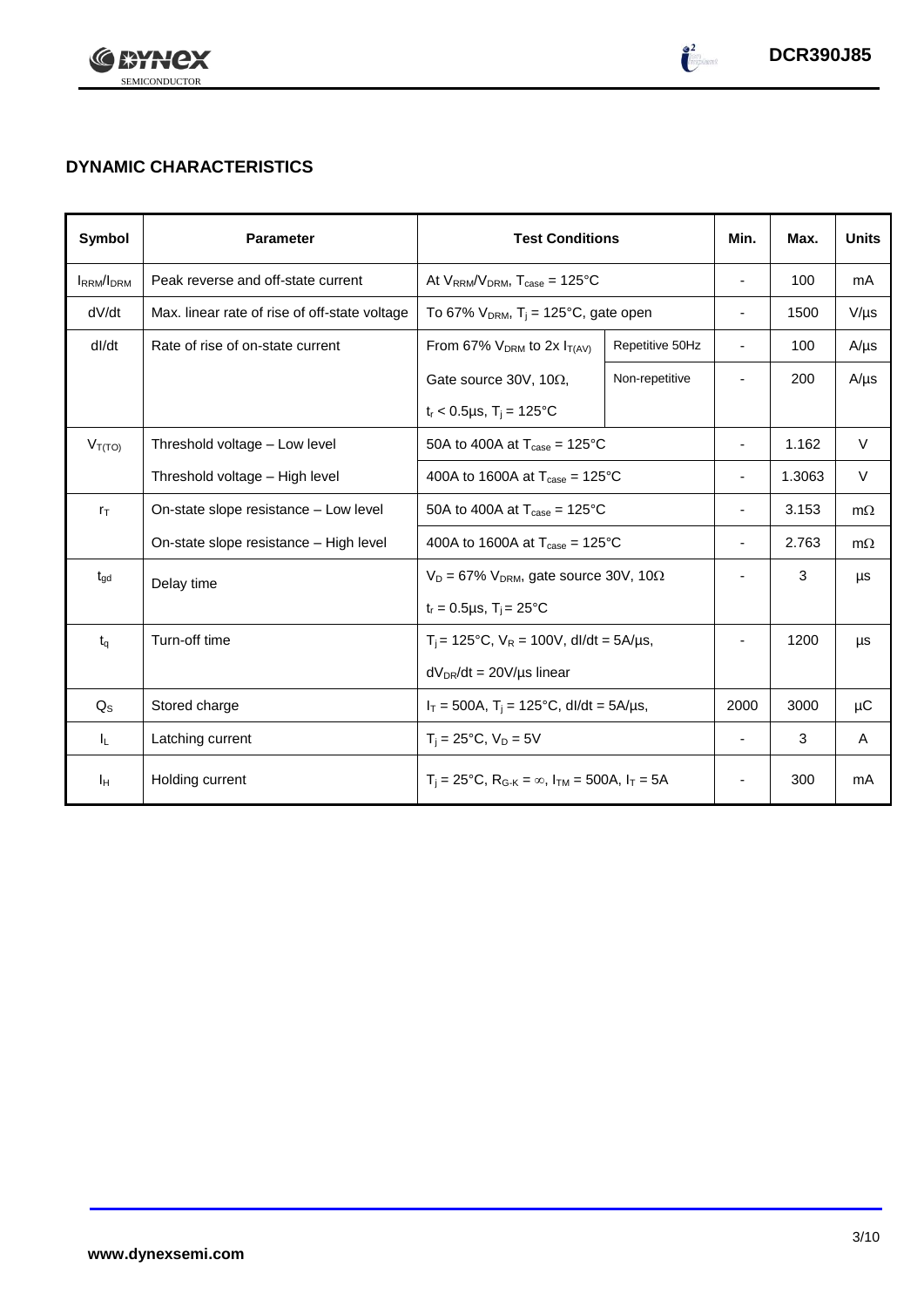

 $\int_{0}^{2}$ 

# **GATE TRIGGER CHARACTERISTICS AND RATINGS**

| Symbol   | <b>Parameter</b>         | <b>Test Conditions</b>                       | Max. | <b>Units</b> |
|----------|--------------------------|----------------------------------------------|------|--------------|
| $V_{GT}$ | Gate trigger voltage     | $V_{DRM}$ = 5V, $T_{case}$ = 25°C            | 1.5  | V            |
| VGD      | Gate non-trigger voltage | At 50% $V_{DRM}$ , $T_{case} = 125^{\circ}C$ | 0.4  |              |
| IGТ      | Gate trigger current     | $V_{DRM}$ = 5V, $T_{case}$ = 25°C            | 350  | mA           |
| lgp      | Gate non-trigger current | At 50% $V_{DRM}$ , $T_{case} = 125^{\circ}C$ | 15   | mA           |

## **CURVES**



**Fig.2 Maximum & minimum on-state characteristics**

 $V_{TM} = A + B\ln(I_T) + C.I_T + D.\sqrt{I_T}$  C = 0.001865

 $V_{TM}$  **EQUATION** Where  $A = 1.545561$  $B = -0.202735$  $D = 0.066158$ 

these values are valid for  $T_j = 125^{\circ}C$  for  $I_T$  50A to 1600A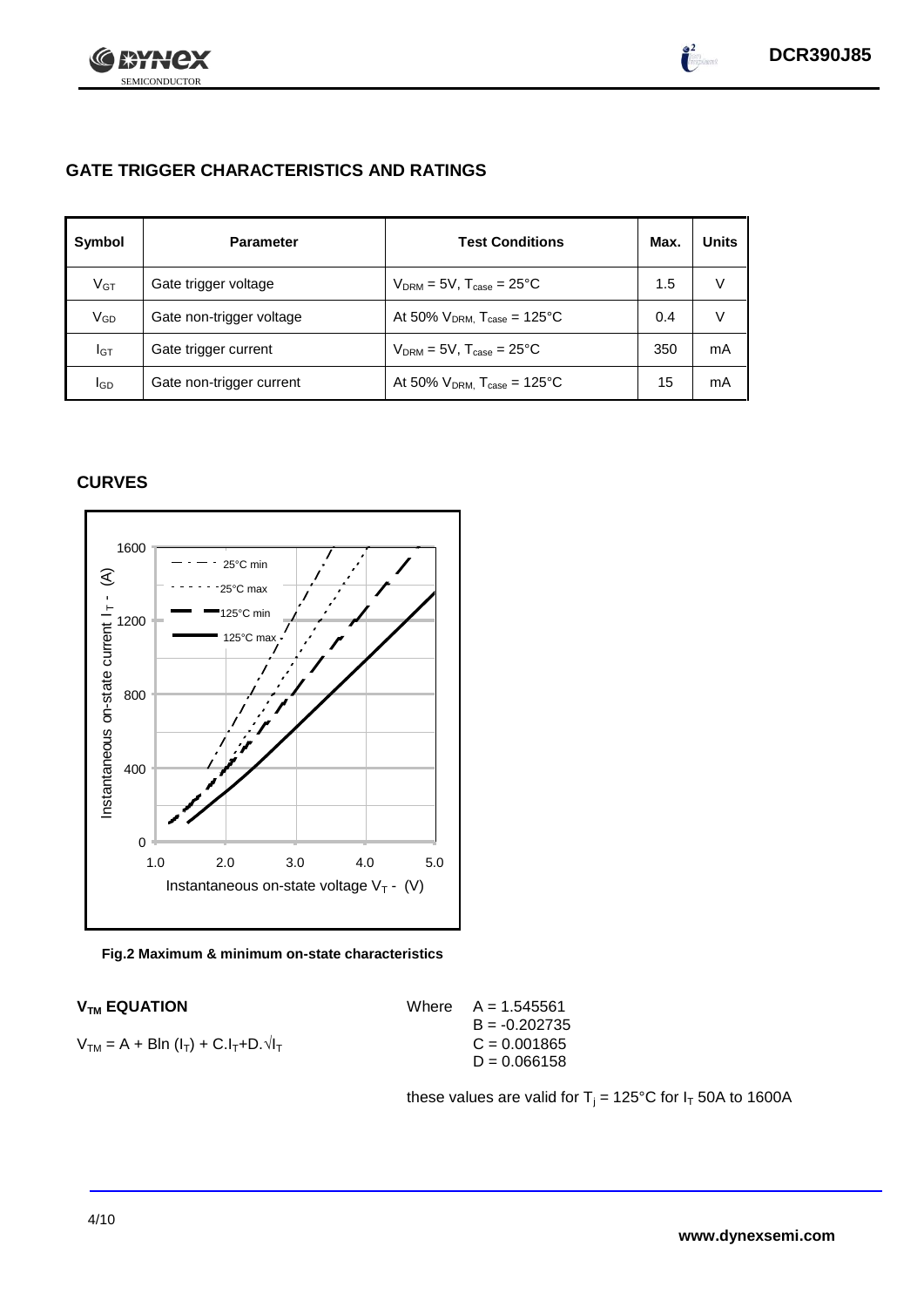



**Fig.5 Maximum permissible heatsink temperature, double side cooled – sine wave**

 $\frac{2}{\pi}$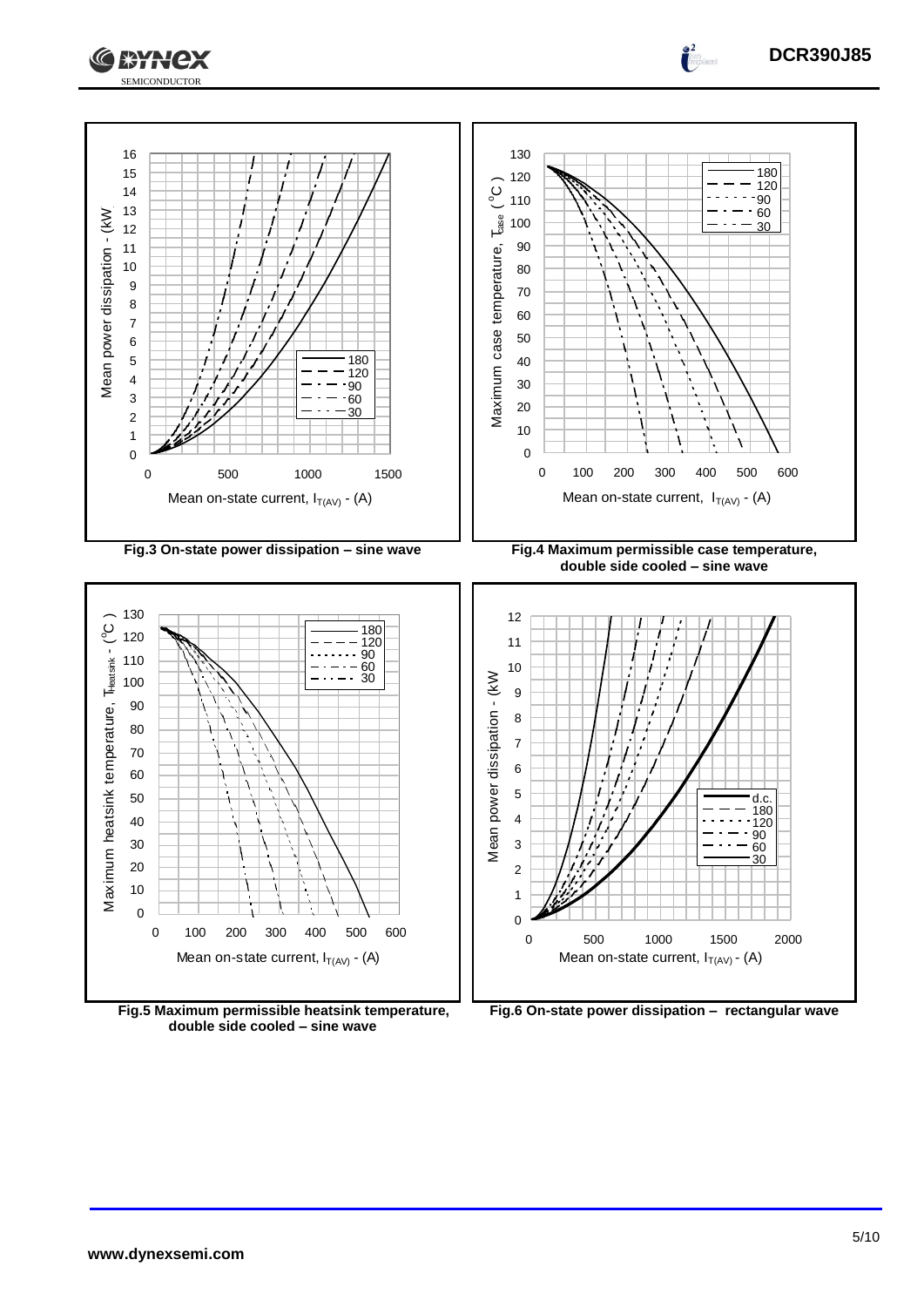



**Fig.9 Maximum (limit) transient thermal impedance – junction to case (°C/kW)**

**DCR390J85**

 $\frac{2}{\pi}$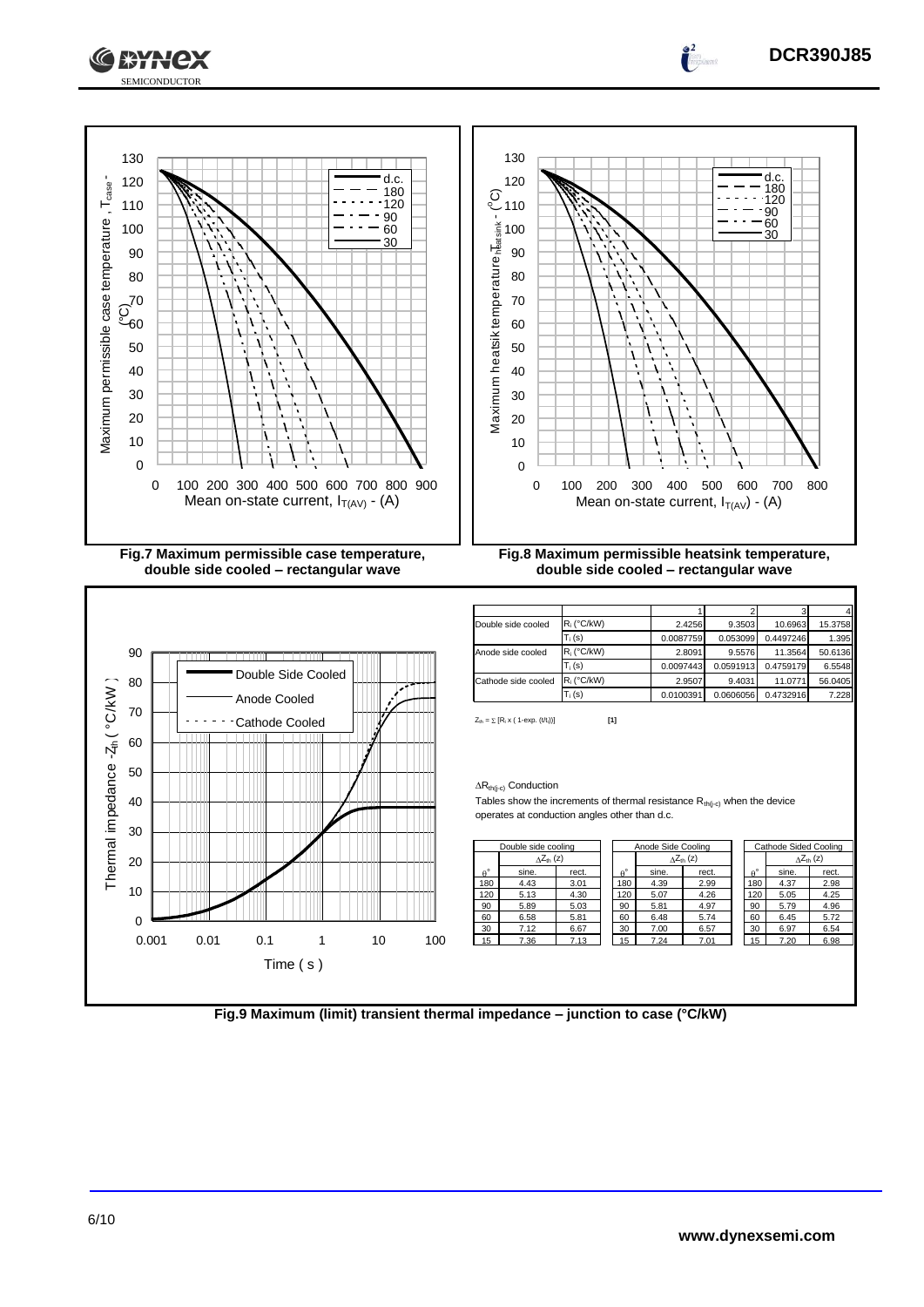



Rate of decay of on-state current, di/dt - (A/us)

**Fig.12 Stored charge Fig.13 Reverse recovery current**



 $\int_0^2$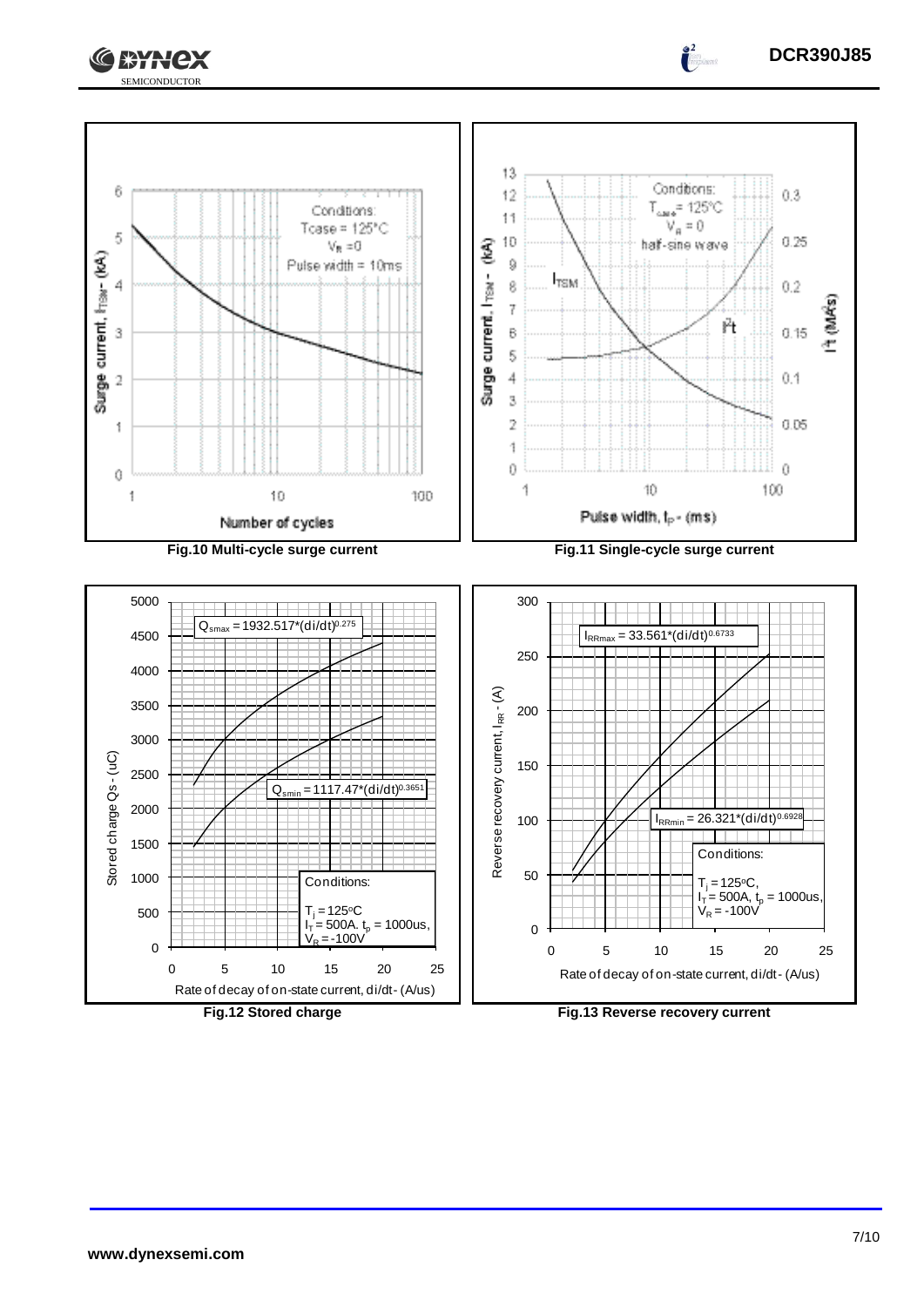







**DCR390J85**

 $\int_0^2$ 

30

SEMICONDUCTOR

**CEYNEX**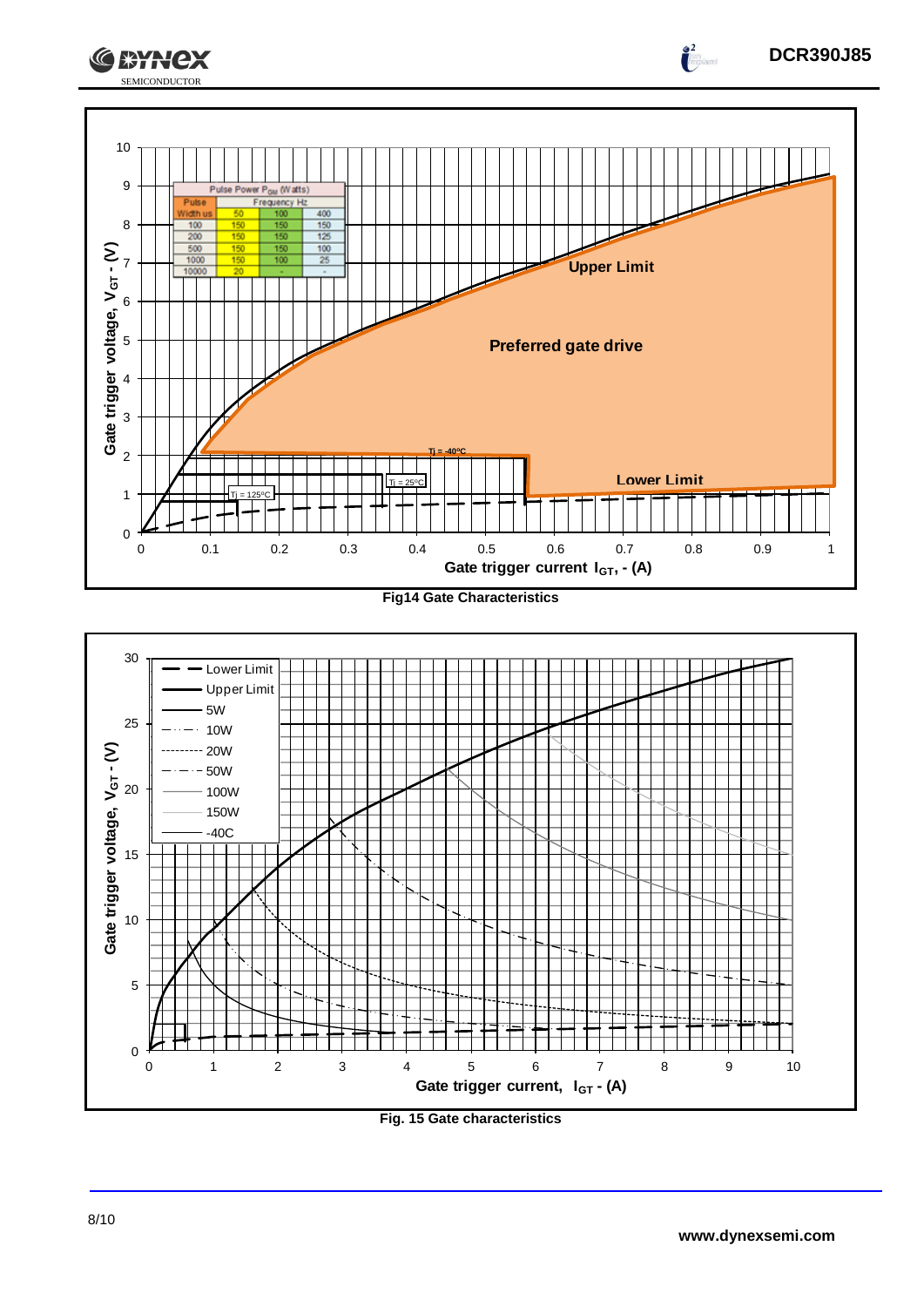

 $\frac{2}{1}$ 

## **PACKAGE DETAILS**

For further package information, please contact Customer Services. All dimensions in mm, unless stated otherwise. DO NOT SCALE.



**Fig.16 Package outline**